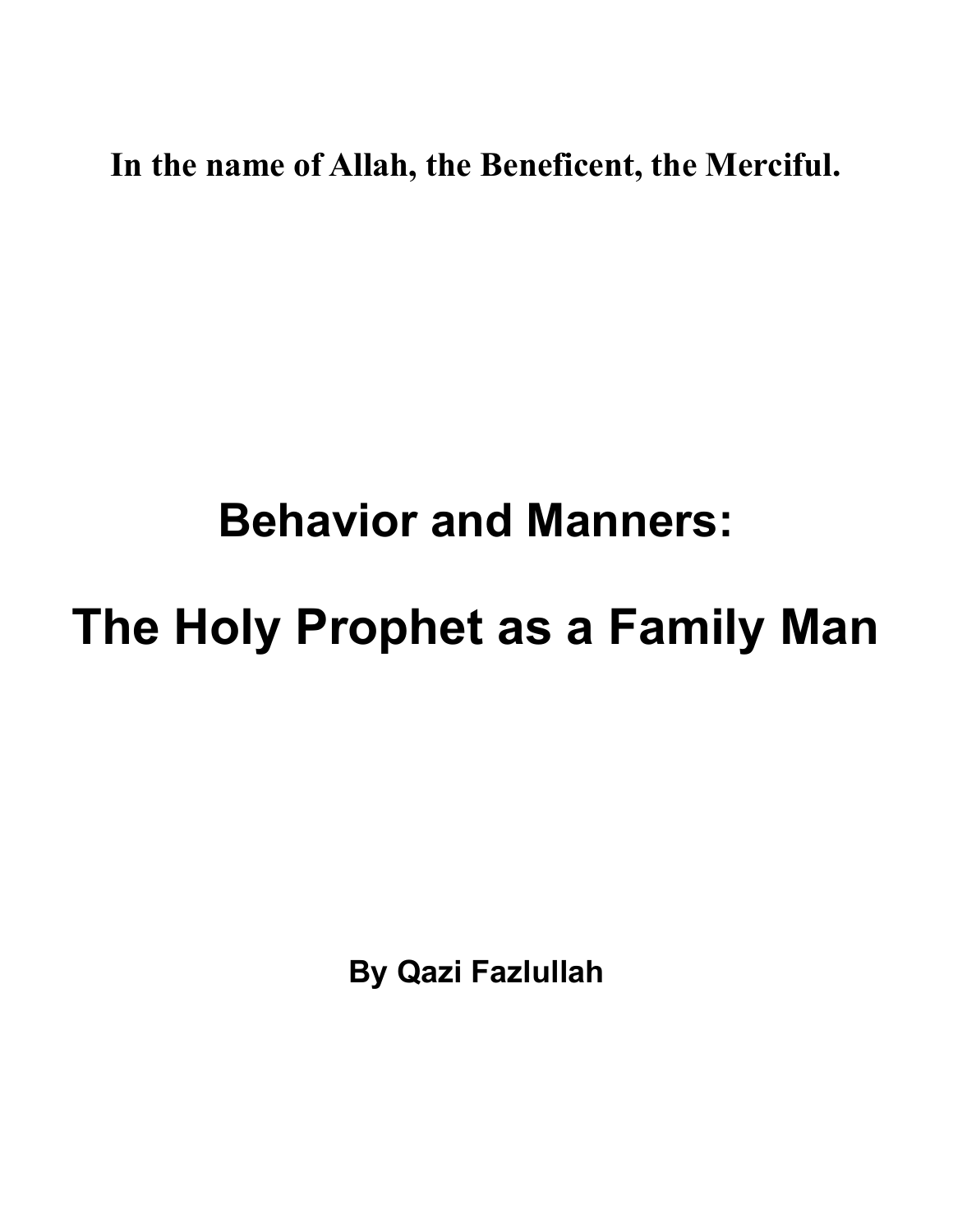Literally speaking, the word Seerah means character and conduct. To a Muslim, however, Seerah always means the biography of the Holy Prophet, which would be incomplete if it didn't include what he said (Hadith), and what he practiced (Sunnah). In a broader sense, practices and sayings of the Holy Prophet are known as Sunnah. Jurists agree that the Holy Quran and the Sunnah are the two basic and original sources of the Islamic Shariah, which is the supreme law that every Muslim must obey.

There are numerous verses in the Holy Quran, which portray the character and conduct of the Holy Prophet. For instance, the verse, *"You are exalted to the highest notch of character,"* (Al-Qalam: 4) is the character certificate of Allah (SWT) to the Holy Prophet. The fact of the matter is that the Holy Quran is also a source; in fact, it is a very important source of the Seerah of the Holy Prophet. The fact of the matter is that the Holy Quran and the Sunnah are so intertwined with each other that they cannot be separated. When Ayesha (RA) was once asked by the Sahabah about the character and conduct of the Holy Prophet, she instantaneously replied, *"His character was the Quran."* That is, he was the Holy Quran personified. His teachings and his practices were the explanations and practical demonstrations of the Quranic injunctions and commandments. It must be for this reason that Allah (SWT) Himself made it absolutely clear in Surah Al-Ahzab, "The conduct of the Messenger of Allah (SWT) is the best example for you to follow," (33:21).

The Holy Prophet was a man of superb character and conduct. Even those who do not believe in his Prophet hood cannot help to admire his character. His character is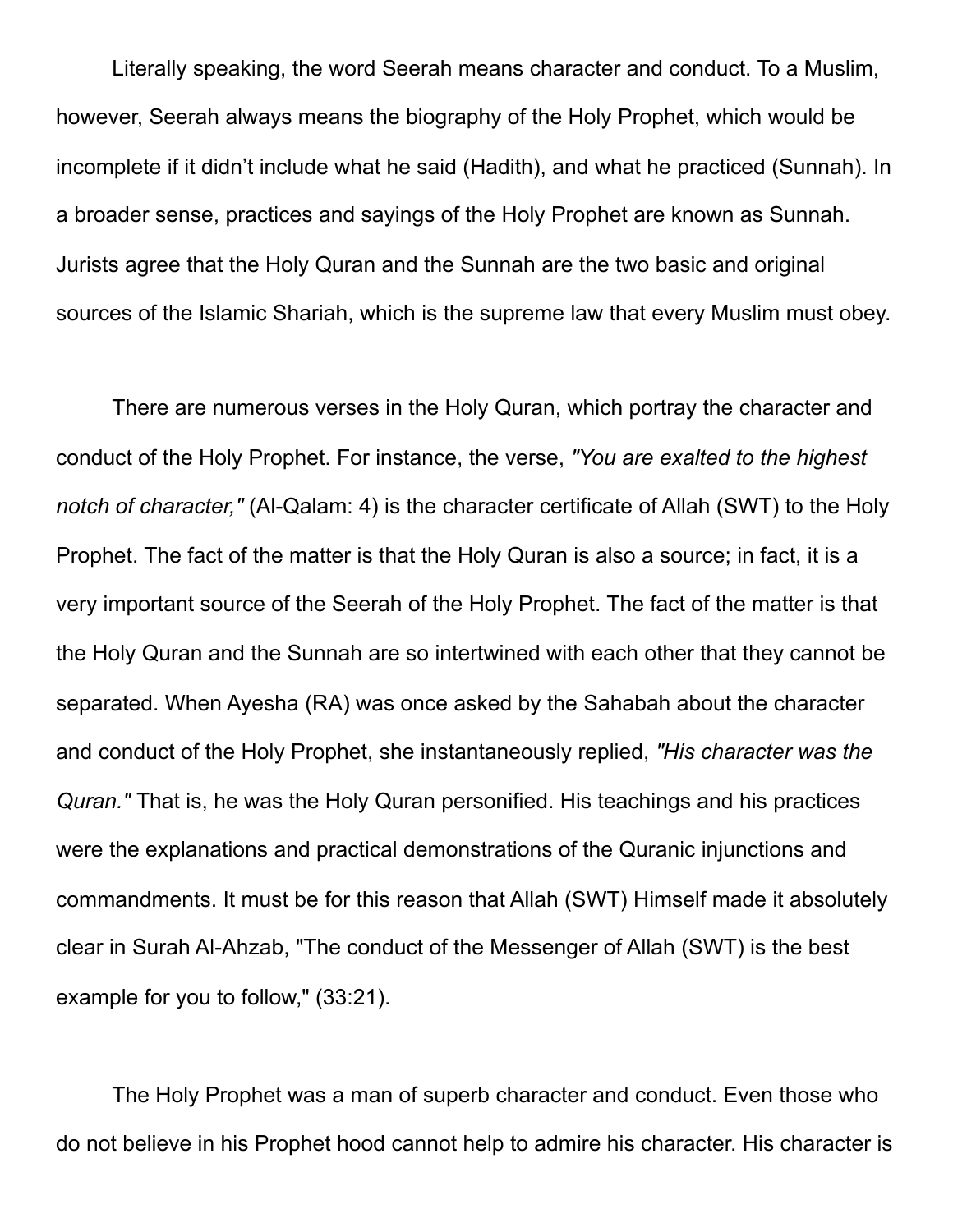a standard of excellence in every aspect of life. I have chosen to speak on only one such aspect: Character and Manners of the Holy Prophet as a family man. My choice of this topic is not arbitrary; it is based on painful observation of the contemporary scene of the family life of the Muslim Ummah in the United States.

No one can deny that the solidarity of the whole society depends on the strength of a family unit. If a society is like a building, the family unit is like a building block. The building would crumble if the building blocks do not hold. The Holy Prophet has warned us that the agents of Iblis (satan) are busy around the clock alluring human beings to commit sin. The agent who succeeds in causing the breakup of a family get marks from Iblis. It is so unfortunate that the family structure in the West is in shambles. It is even more unfortunate that the structure is showing signs of cracks among the Muslims too. Marriages are failing and families are breaking up. The tragedy could assume a crisis proportion.

## **Family Unit As An Organization**

A family unit is like an organization, members have their duties and responsibilities. The husband being the head of the household has the leadership position. His responsibilities are many. According to the Holy Prophet, every man (husband) is like a shepherd and he would be asked about his herd. It is the responsibility of the husband to provide food and shelter, ensure safety and security of the family and protect them from external threats, but the survival and strength of the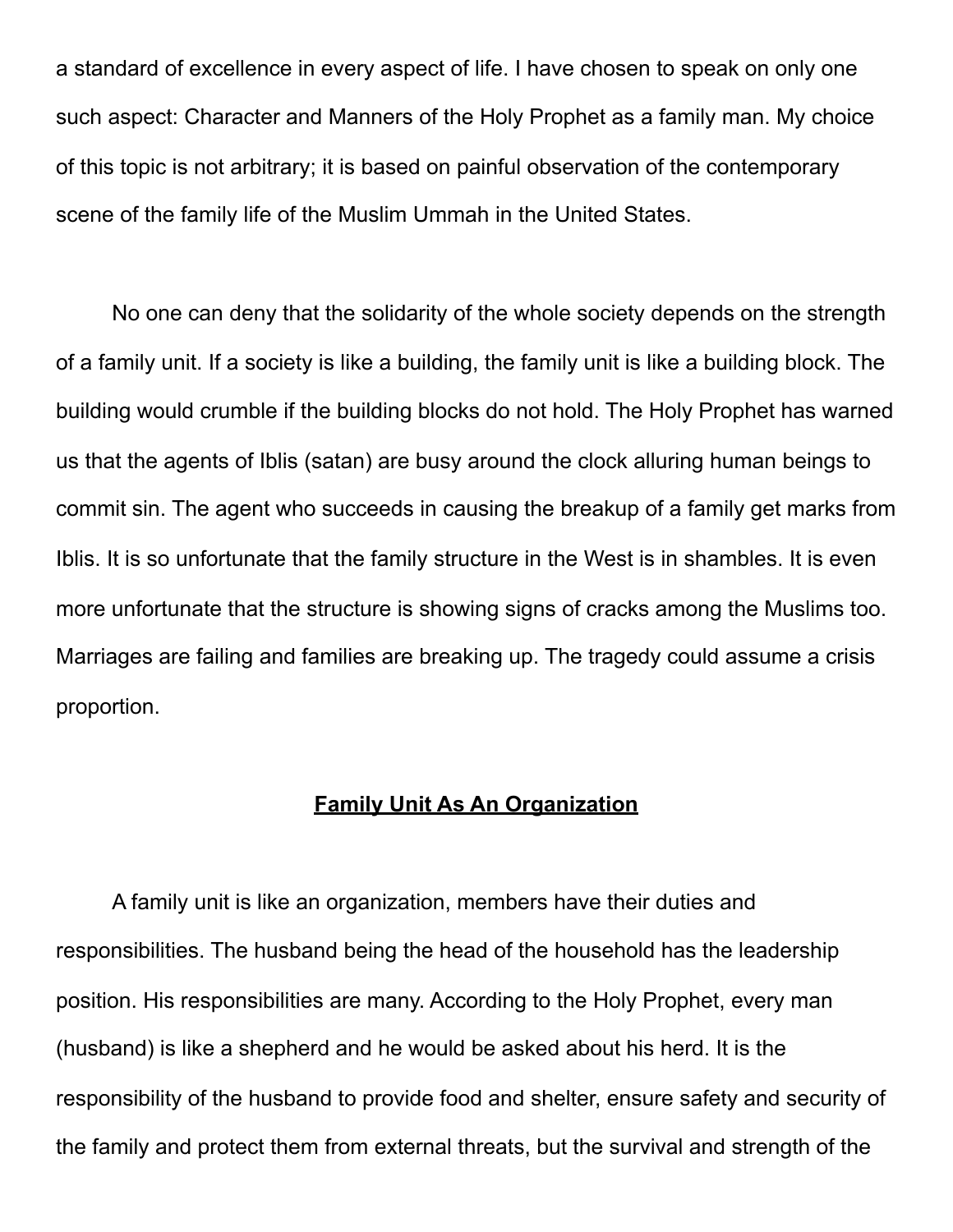family needs more than that. The family ties would grow stronger when there is love, galore, there is mutual trust and respect, and where there is caring and sharing. That is why the Holy Prophet has said, *"The best among you is the one who is good to his family."* He has also reported to have said, *"The best among you is the one who is best to his woman (wife)."*

The responsibilities of the wife as the deputy to her husband are extremely important. She is the guard of the family prestige and honor. She runs the household. Her role as a mother in raising children is simply indispensable. Every child gets his or her first schooling in the lap of his or her mother. She also acts as liaison between her husband and her extended family, as well as between her extended family and her husband's extended family. This is an awfully difficult job for which she should be held in high regard by her husband and given ample loving attention.

## **Leadership Qualities Of A Husband**

The husband as a leader must demonstrate character and qualities that befit his position. He should be generous and accommodating, giving and forgiving, and tolerant and patient. Imam Tirmizi has reported a lengthy Hadith narrated by Ayesha (RA). She was talking about some wives whose husbands were not nice to them. One of them, wife of Abu Dzara (RA), gave a beautiful account of her married life. She said, *"Abu Dzara (RA) gave me so much jewelry that my ears feel heavy and my arms felt loaded. He has pleased me and I am so proud of him. He found me when I lived in*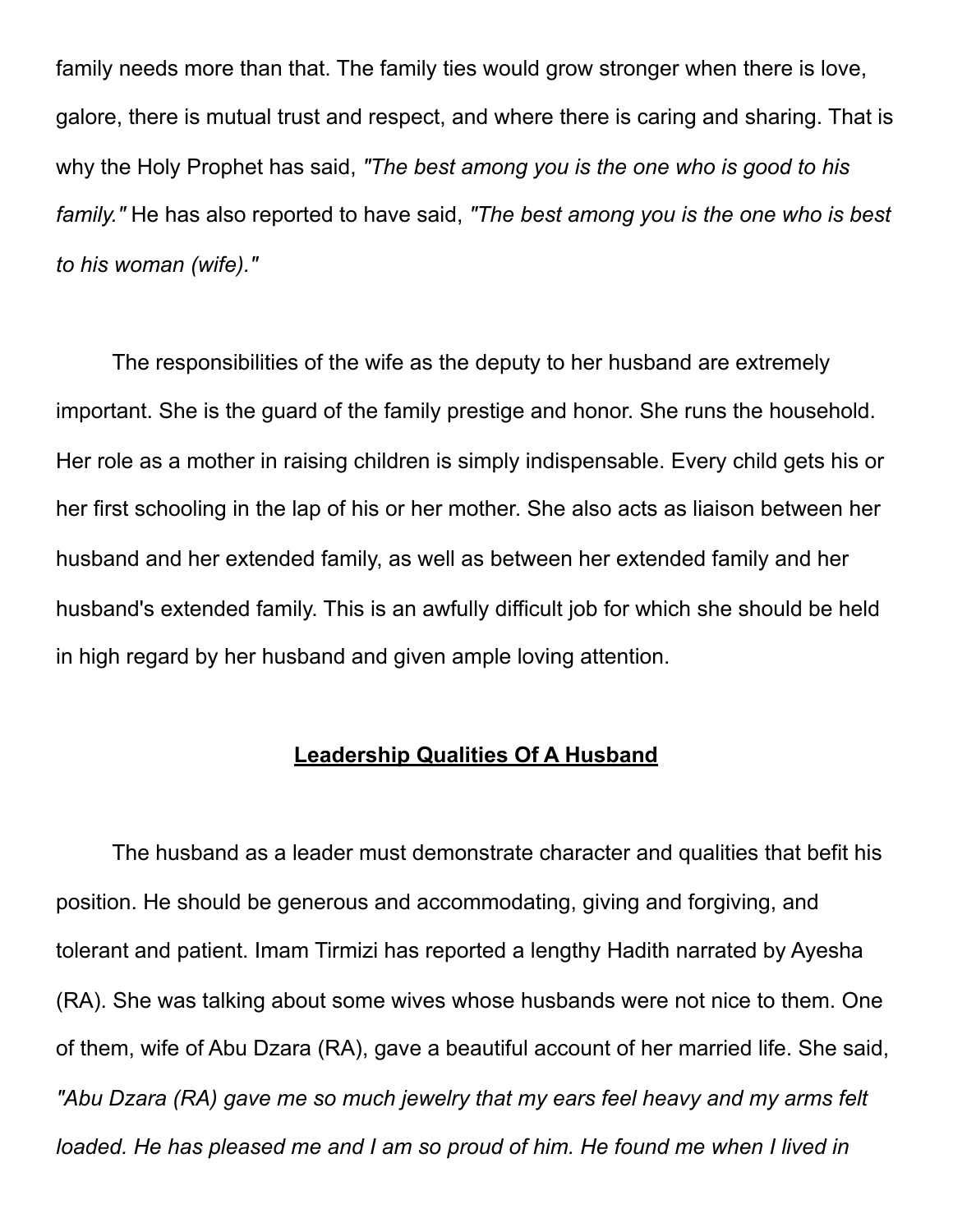*poverty with my parents who owned only a few sheep. He brought me to a respectable family that owned horses and camels, and ran a grain business. He does not call me names or insult me if I say something (that he does not like). He does not restrict my sleeping hours nor does he control my eating and drinking."* Apparently, Ayesha (RA) told the story of the wife of Abu Dzara (RA) to the Holy Prophet who said, *" I am to you (O Ayesha) as Abu Dzara (RA) was to his wife."* Note, how patiently and with all ears the Holy Prophet heard the whole story, and how graciously he approved and applauded the behavior of Abu Dzara (RA).

Stories of behavior of the Holy Prophet are many and heartwarming. Ayesha (RA) was married to him at a very young age. So much so, that even as a married lady she often acted like a little girl, such as playing with dolls. Many times the Holy Prophet would come home to find Ayesha (RA) playing with her girlfriends who would run away and hide somewhere. The Holy Prophet would find them and send them back to play with her. He never frowned or felt back to play with her. He never frowned or felt irritated. In fact, he always had a cheerful deposition.

Once Ayesha (RA) spotted two men from Habsha who were practicing martial arts in an open area adjacent to Masjid Nabwi (sas), so she became interested and started to watch them perform. The Holy Prophet came up to her, covered her with a cloak and stood by her as long as she wanted to watch and then left that place when she did.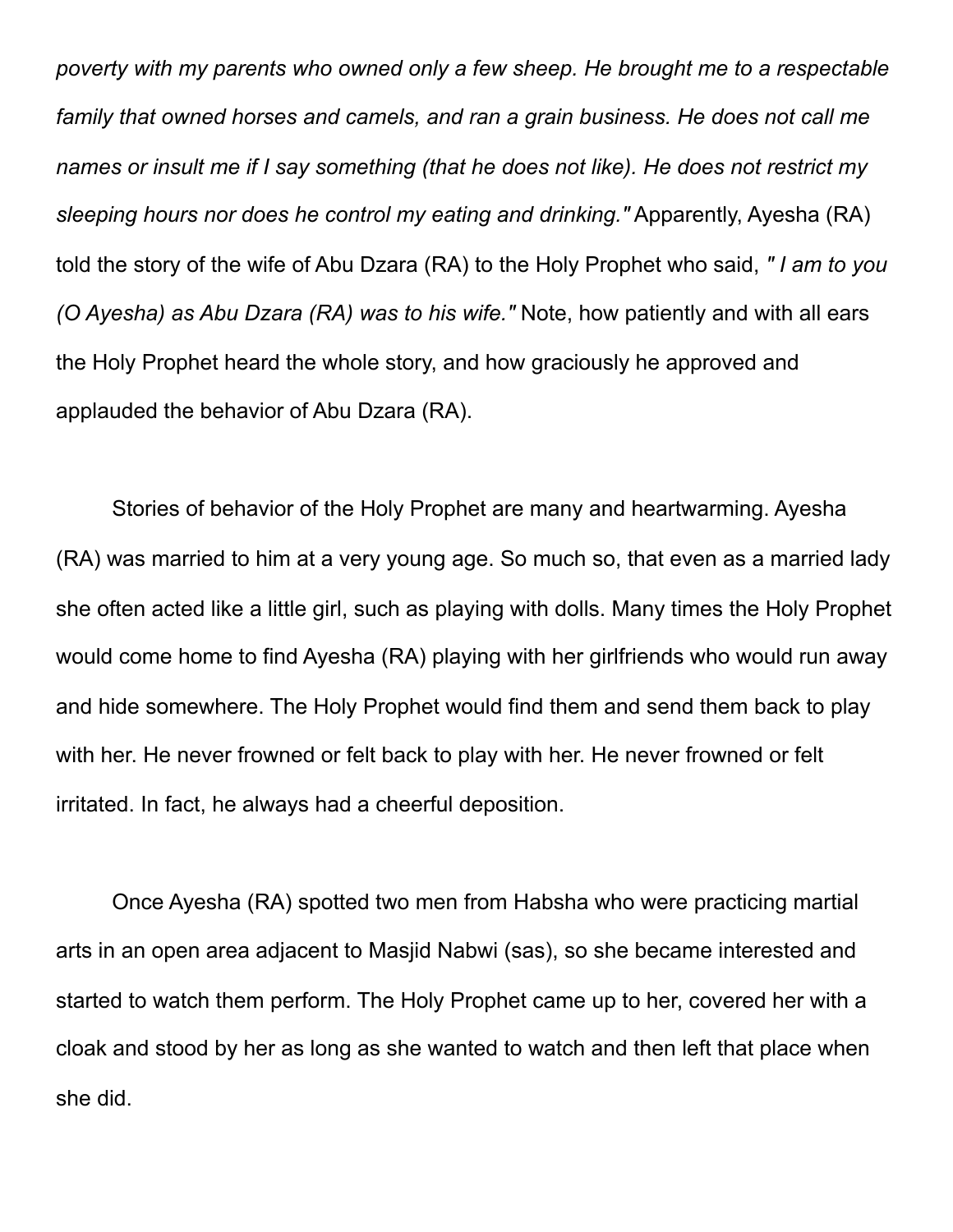The Holy Prophet had a very small room as his private chamber. There was not enough space for him to properly offer Salatul Tahajjud because Ayesha (RA) occupied a good portion of it. He used to push her legs aside in order to do Sajdah properly. She would stretch her legs again to the place of Sajdah, and the Holy Prophet would again push her legs. All along he would be patient and tolerant, kind and affectionate. Never even once was there any sign of frustration or unhappiness on his face. He was so sensitive to the needs of others.

Abu Hiban (RA) has reported a Hadith narrated by Ayesha (RA). She said that she arranged the marriage of a girl from the Ansar. The Holy Prophet was anxious to find someone who could recite poetry. He said that the tribe that the girl was going to after the marriage loved poetry. He was looking for someone who could recite poems and go with the girl to sing: *We came to you, we came to you. So greeting to us and greeting to you.*

Even though the Holy Prophet was the last Prophet of Allah (SWT) and during his lifetime the Deen of Islam was completed and perfected, yet he was down-to-earth with his wives. In good humor once he said to Ayesha (RA), *"I know when you are pleased with me and when you are not."* She said, *"How do you know that?"* He replied*, "When you are pleased with me you swear by the Lord of Mohammad, and when you are not you swear by the Lord of Ibrahim (leaving my name out)."* She admitted but added, *"I may leave your name out but I never leave you."*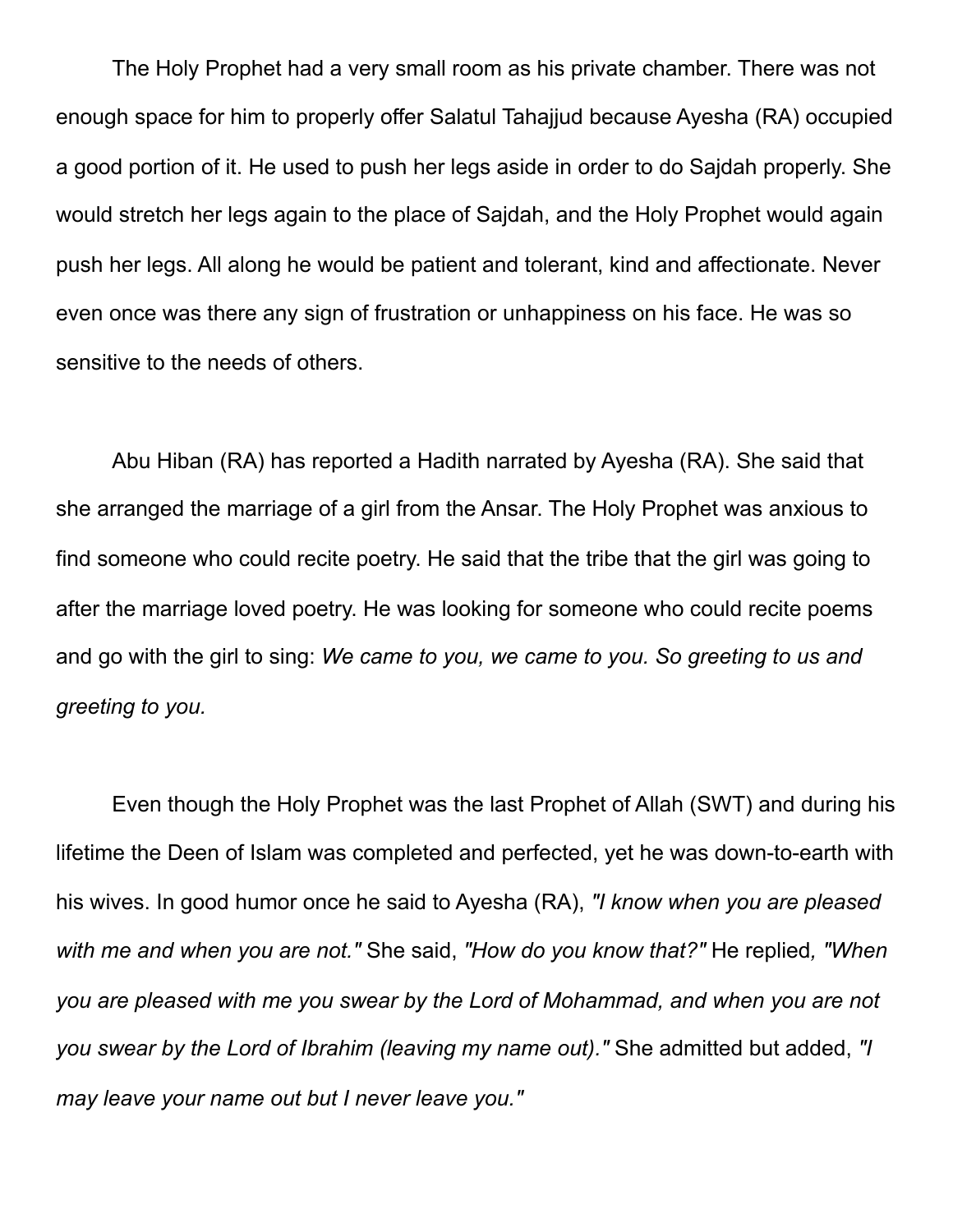Once the Holy Prophet and Ayesha were on a journey together, they broke their journey at a place in which the Holy Prophet challenged her to run a race with him. She accepted the challenge. Being slim, trim, and young, she beat him in the race. A few years later they were together at a place. The Holy Prophet invited her to run a race with him. She accepted the invitation but she was no longer slim and trim; she had put on weight and grown heavy so she lost the race. Smilingly the Holy Prophet said,*"This (victory) is for that (defeat)."* Doesn't that tell you how friendly and frank the Holy Prophet was as a family man?

Once Abu Baker Siddique (RA) came to visit with the Holy Prophet. He became very upset to see his daughter (Ayesha) speaking in a loud and angry tone to her husband, the Messenger of Allah. In fact, he was frightened by the verse of Surah Al-Hujrat, *"O you, who believe, do not raise your voice above the voice of the Prophet... (2).* He felt like disciplining his daughter. The Prophet noticed his resentment, pacified him, and stopped him from taking any action. When he was gone, he (the Prophet) turned to his wife, Ayesha, and smilingly told her that he had rescued her from punishment.

Ayesha (RA) was the youngest and the closest to the Holy Prophet among all of his wives. Yet, she used to be envious when he mentioned about his late Khadija (RA), with love, affection, and respect. He used to say in deep, *"She supported me when people rejected me."*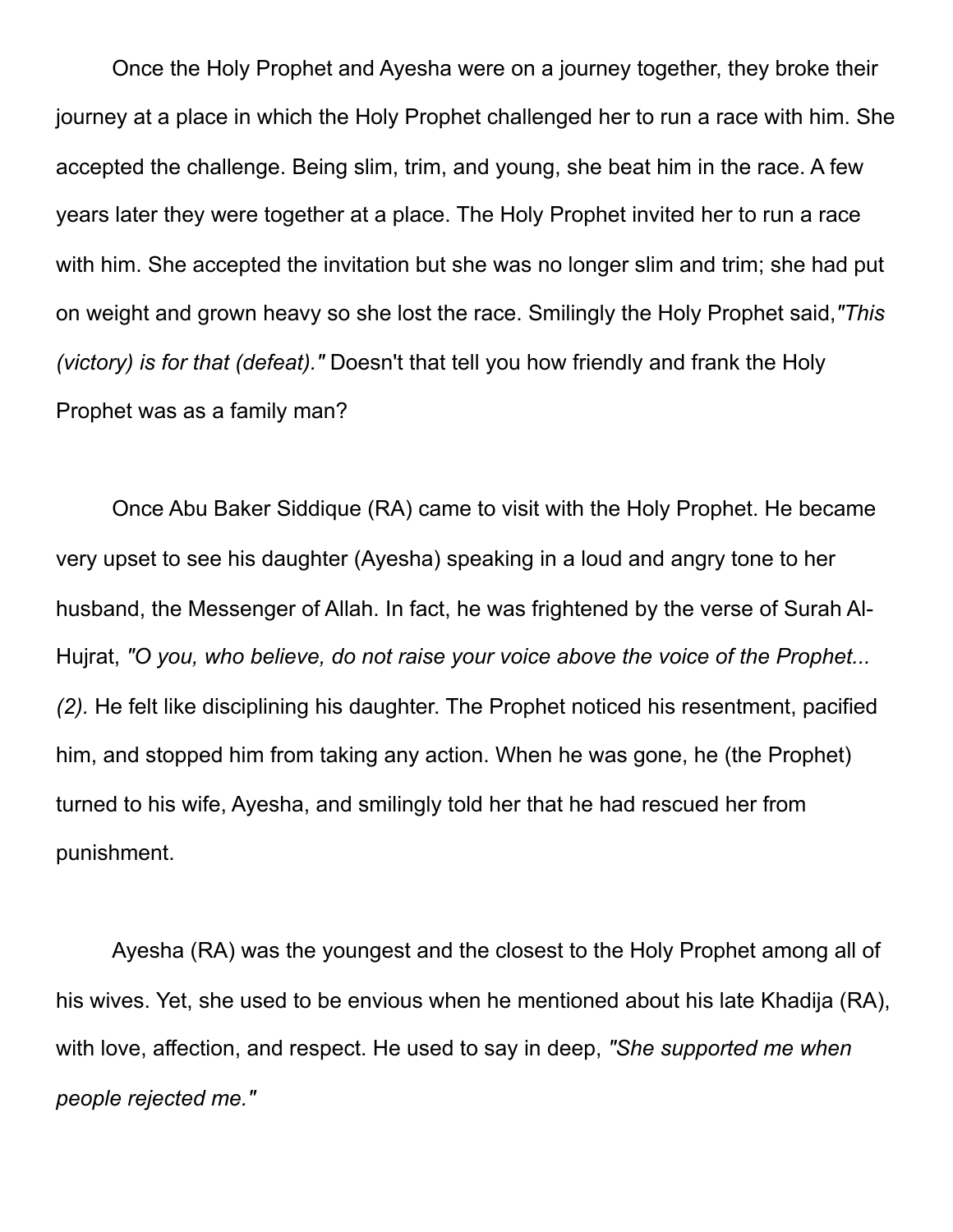The Holy Prophet loved children. He would hug them and kiss them. Amazed at his behavior a Bedouin asked him, *"Do you kiss children, because we don't."* The Holy Prophet said, *"What can I do when Allah (SWT) has taken mercy out of your heart."*  Aqra ibni Habis said to the Holy Prophet, *"I have ten children and I never kiss them."*  He replied, *"Those who have no mercy, will receive no mercy."* 

Hasan and Hussain sons of Ali (RA) used to ride on his shoulders and when he was in Sajdah, they would sit on his back. Once they came to the Holy Prophet in Masjid Nabwi when he was giving Khutbah. They were wearing long shirts and stumbling. He stepped down from his Mimber and helped them sit by him. Whenever his daughter Fatima (RA) would come to visit him, he would stand up and kiss her hands.

Ibrahim, the son of the Holy Prophet was on his deathbed. Heart broken and emotionally devastated, he helplessly watched his son breathing his last breath, he took him in his lap as tears gushed out of his eyes. He had no other son. Abdur-Rahman Bin Auf (RA) who had known the Holy Prophet as an embodiment of patience and restraint could not understand his condition. *"It is mercy, O son of Auf,"* said the Holy Prophet. Then he said that which only a prophet could have said, "Eyes tear and the heart grieves, and we do not say but (words) which are allowed by our Lord. O Ibrahim, we are extremely sad because of your death." The Holy Prophet taught his companions to revere and respect their mothers. "Paradise lies under the feet of your mother," he said. Once Haleema (RA) came to visit the Holy Prophet, she was the lady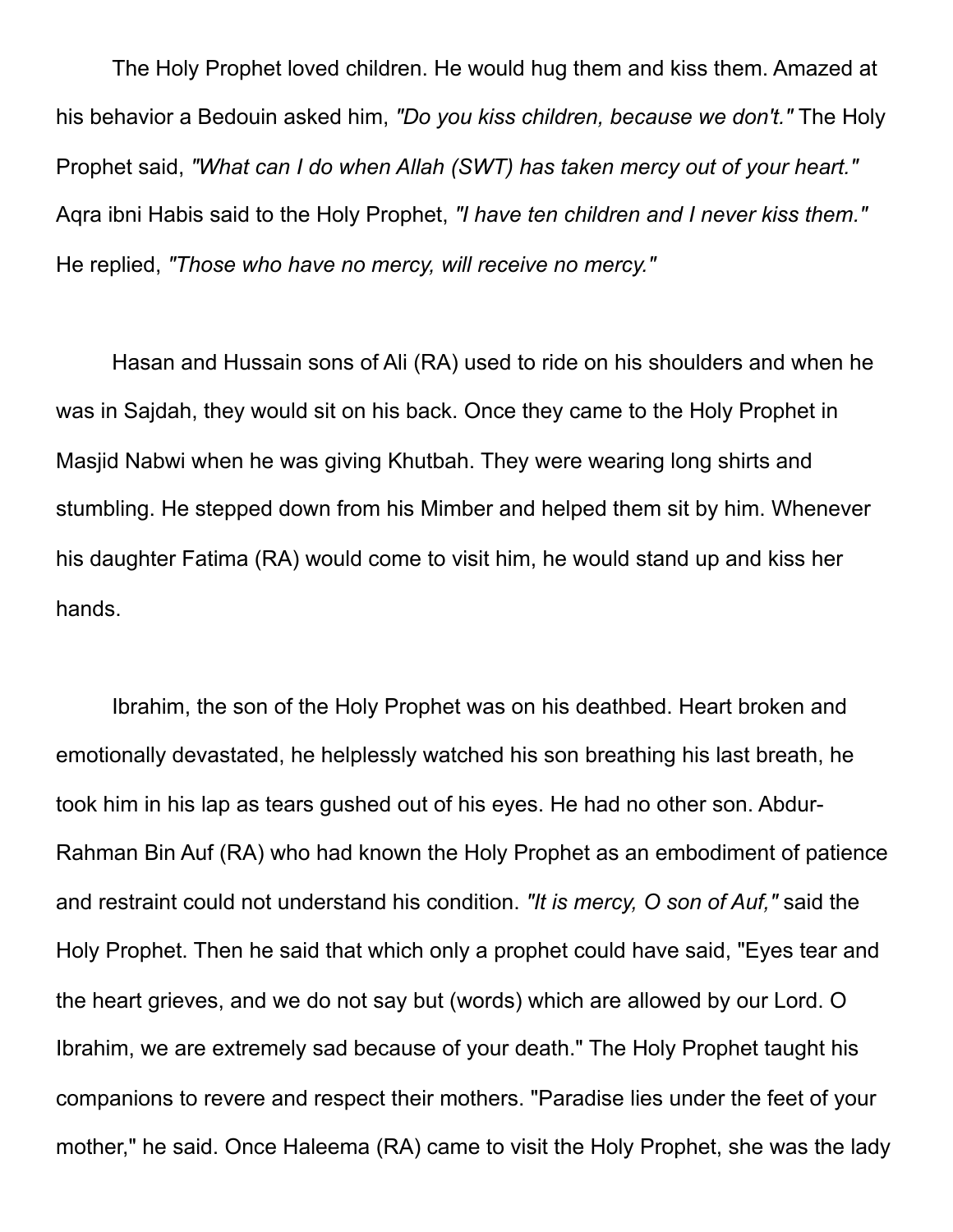who breast-fed him in his early childhood. When he saw her, he got up and hugged her saying, *"My mother!" My mother!"* Then he spread a sheet and made her sit on it.

The Holy Prophet was kind and gentle to his servants as well. Anas who spent some ten years in the household of the Holy Prophet as a servant reported that Prophet (sas) never snapped at him or even said UFF to him.

The Holy Prophet was kind, helpful and sympathetic to his relatives too. His Uncle, Abu Talib, had a large family and limited means. Realizing his difficulties, the Holy Prophet requested his other uncle Abbas to let Jafar son of Abu Talib to move in with him. He himself took Ali son of Abu Talib into his household.

There is a vast amount of literature that high-light the behavior pattern of the Holy Prophet as a family man. Imam Shah Wali Ullah, the great scholar of Quran and Sunnah in the sub-continent of India and Pakistan, has distilled the family life of the Holy Prophet into a four-point summary of generalized principles for the Muslims to follow:

**ZAWAJ:** Both spouses deal with each other gently and kindly. They recognize the right of each other, performing their duties and fulfilling their responsibilities.

*AL-SUBAH*: All the family members are like friends and colleagues to each other. The Holy Prophet said: "When your son is ten years old, treat him like a brother."